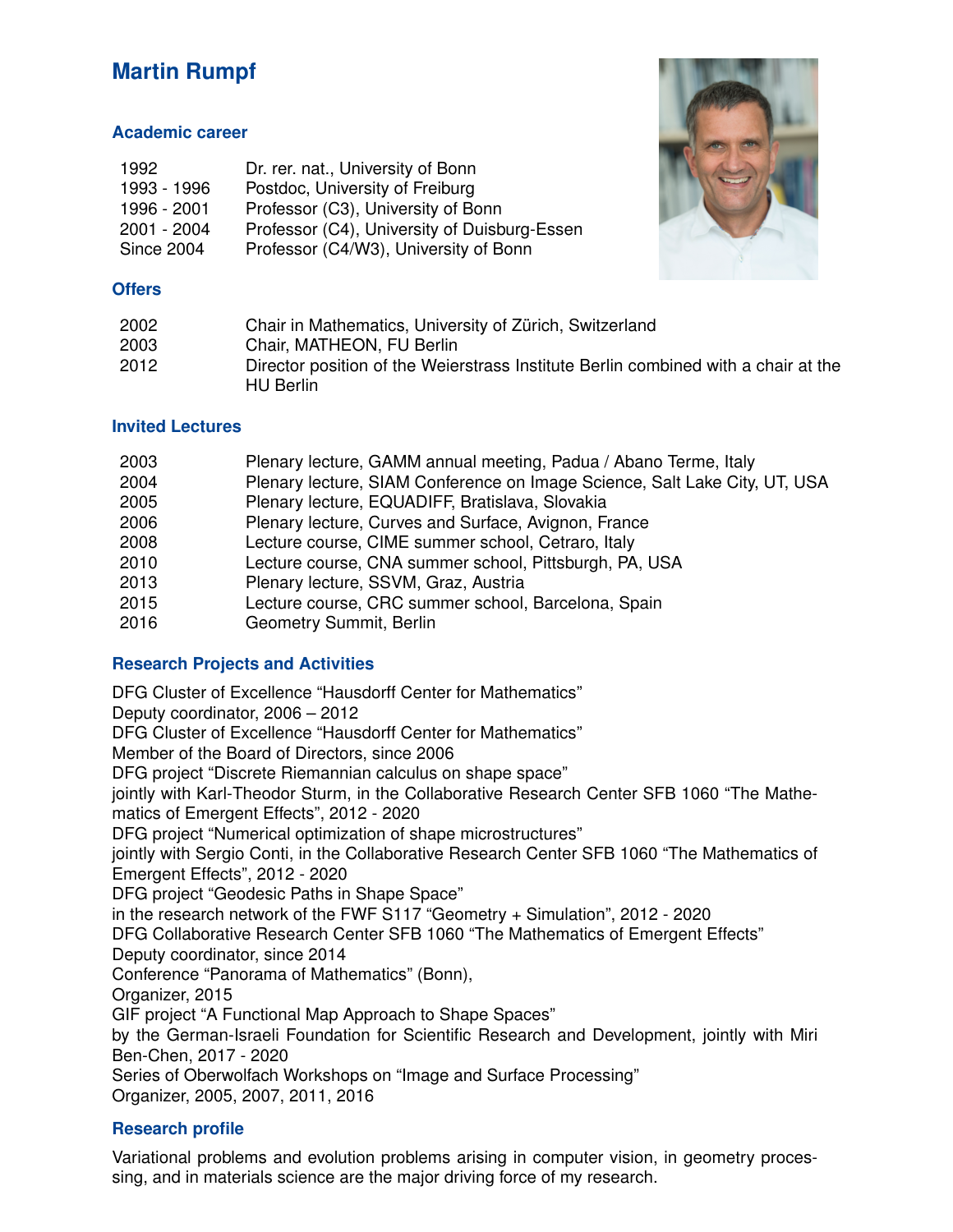In computer vision I'm interested in the infinite dimensional geometry of shape spaces equipped with a Riemannian metric which is motivated by physical models of viscous dissipation. A central theme is a general variational time discrete Riemannian calculus on different shape spaces, including discrete geodesics, exponential map and parallel transport. Applications are warping of images or shell surfaces, shape extrapolation, and pattern or texture transfer. A comprehensive convergence theory based on  $\Gamma$  convergence, finite element and ODE estimates on Hilbert spaces could be developed. I'm also interested in the close links to the theory of optimal transport.

A major goal is to treat textured images and explore inherent multiple scales in image maps. To this end images are considered as pointwise maps into some patch manifold, describing local, high dimensional texture and structure. Furthermore, spline curves and other low dimensional, smooth submanifolds will be particular interest in time dependent data analysis and in geometry animation.

With respect to materials science, I'm particularly interested in two-scale elastic shape optimization and the formation of optimal branching and folding patterns in elastic materials. The minimization of compliance type cost functionals leads to microstructured shapes and branching patterns arising naturally at material interfaces or at boundary incompatibilities.

My focus is on robust a posteriori error control using functional error estimates for BV functionals, duality techniques and relaxation. The aim is an efficient simulation and optimization of the microscopic patterns, and a better understanding of branching-type patterns observed in natural elastic structures, as for example bones and thin sheets. The vision is to carry over the two-scale analysis of elastic bulk material to thin elastic plates and shells.

## **Editorships**

- Computing and Visualization in Science (since 1999)
- SIAM Journal on Imaging Science (since 2007)
- SIAM Journal on Numerical Analysis (since 2015)
- Journal of Mathematical Imaging and Vision (since 2015)

**Research Area A** I'm studying a general, time discrete Riemannian calculus on different shape

spaces, e.g. spaces of 2D surfaces, which physically behave like viscous shells, or spaces of images, where the metric encodes the cost of viscous transport and intensity changes along transport paths. The discretization is based on a proper approximation of the squared Riemannian distance by a functional on consecutive objects along a discrete path in shape space. The available tools of the derived discrete geodesic calculus are a discrete path energy, discrete geodesics, discrete logarithm, discrete exponential map, discrete parallel transport, discrete covariant derivative, and finally a discrete curvature tensor on shape space.

Application examples are image warping, extrapolation of image sequences, and pattern or texture transfer. In the context of Hilbert manifolds, we could establish a comprehensive convergence theory based on Γ convergence, finite element and ODE estimates on Hilbert spaces could be developed [6, 3]. We also study generalized spaces of images, where an image is no longer based on a pointwise image intensity value but a high dimensional texture and structure description. I'm investigating time discrete Riemannian splines in shape spaces with applications to smooth image key frame interpolation, compression and video processing [9].Furthermore, we integrated concepts from optimal transport and we studied a pure optimal transport model with source term [5]. Finally, I´m interested in the numerical approximation of optimal transport on discrete metric measure spaces.

**Research Area B** I´m investigating elastic shape optimization with a particular emphasis on

two-scale models and on risk averse stochastic optimization [8]. Here, the minimization of compliance type cost functionals leads to microstructured shapes and via an additional interfacial cost a particular scale can be selected. In fact, in the limit of vanishing interfacial cost branching patterns represent optimal elastic shapes.

Furthermore, branching patterns arise naturally at material interfaces, at boundary incompatibilities, and in compressed thin films, and are determined by the competition of elastic and